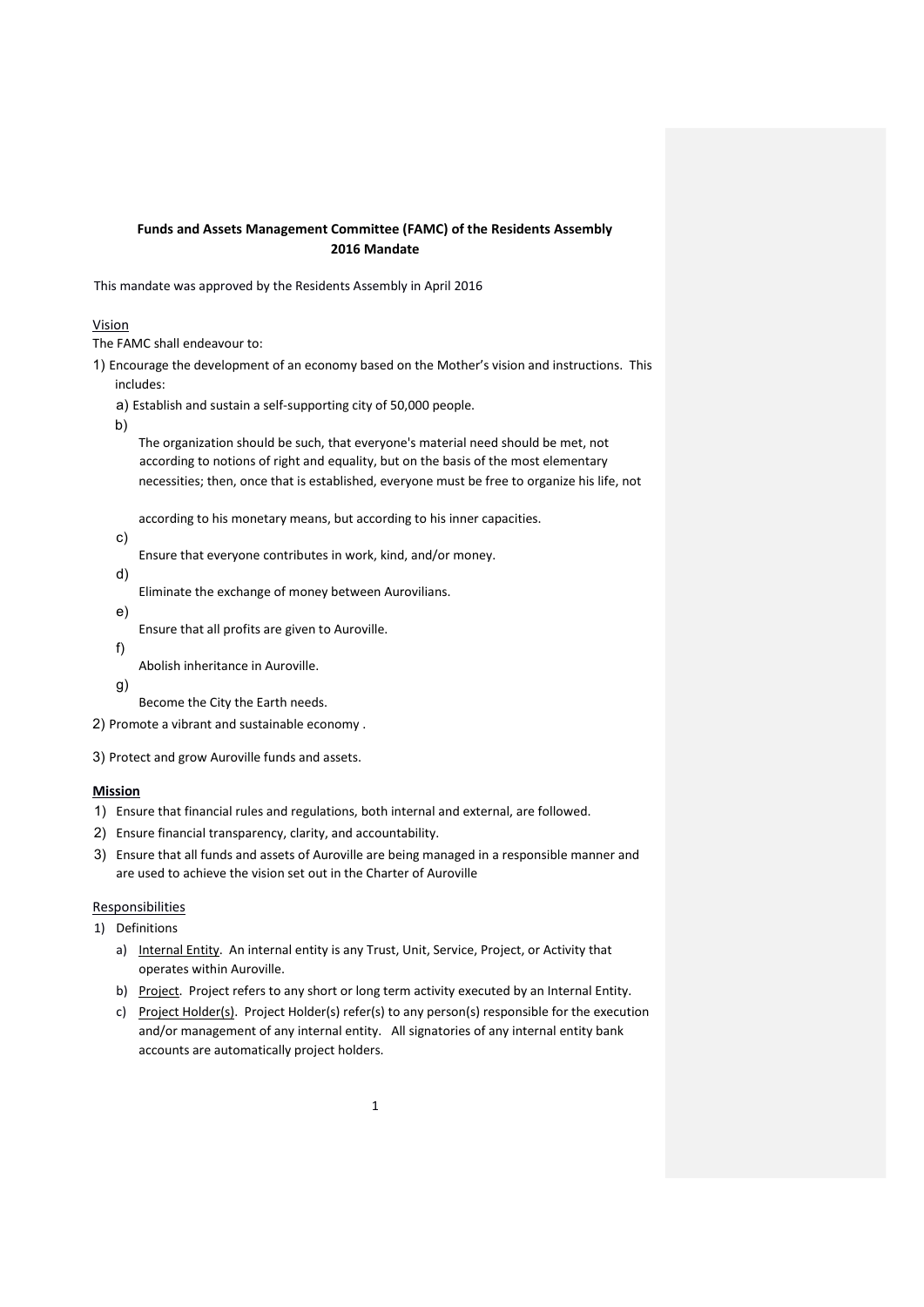- 2) Formulate financial and economic policies that support the FAMC's mission. Such policies will be submitted for approval by the Resident's Assembly. The FAMC may make regulations to execute an approved policy.
- 3) Assess adherence to approved financial policies and rules, and Indian law and in cases of nonadherence intervene as required.
- 4) Scrutinize and approve budgets that exceed an amount published by the FAMC from time to time. In so doing, it will ensure the following:
	- a) The project and budget uphold the financial aims of Auroville as detailed in the FAMC mission.
	- b) Budgets agree with approved plans (i.e., budgets must clearly synchronize with planned activities.)
	- c) Budgets are in conformation with contractual agreements, if any.
	- d) the FAMC has confidence that project holders can and will fulfil all contractual obligations and execute these obligations in a transparent and accountable manner.
	- e) The results are financially sustainable (e.g., can adequately cover running expenses).
	- f) The project does not create an unreasonable or unacceptable degree of financial risk.
	- g) Budget changes that exceed 25% of the approved budget require prior approval to be received in writing by the FAMC.
	- h) Projects that include buildings above an amount published by the FAMC from time to time must be accompanied by detailed Bills of Quantities signed by project architect(s) and project holder(s)
- 5) Oversee the functioning of the Auroville Unity Fund, Auroville Maintenance, and the Central Fund, including the approval of loan requests from the Auroville Maintenance above an amount published by the FAMC from time to time.
- 6) Approve the lease of land.
- 7) Approve the sale, purchase, or exchange of land jointly with the Working Committee.
- 8) Approve the transfer, sale, exchange, or lease of any community asset within and outside Auroville that has a value above an amount published by the FAMC from time to time at the time of transfer. Community assets include: a) Buildings
	- b) Houses (this will be done through its Housing sub-group)
	- c) Machinery and Equipment held by any unit or trust
	- d) Any asset, tangible or intangible, that is held by a registered Internal Entity.
- 9) Define and oversee the functioning of Trusts and Units under the Auroville Foundation and take action as required.
- 10) Approve the creation and closure of Trusts and Units or other corporate bodies under the Auroville Foundation;
- 11) Appoint Trustees and Executives of Internal Entities that operate under the issuance of an Office Order or any other formal document
- 12) Remove Trustees and Executives of Internal Entities in accordance with a community-approved process.
- 13) Appoint and remove stewards of land assets.
- 14) Address and resolve problems arising with respect to the management of Internal Entities.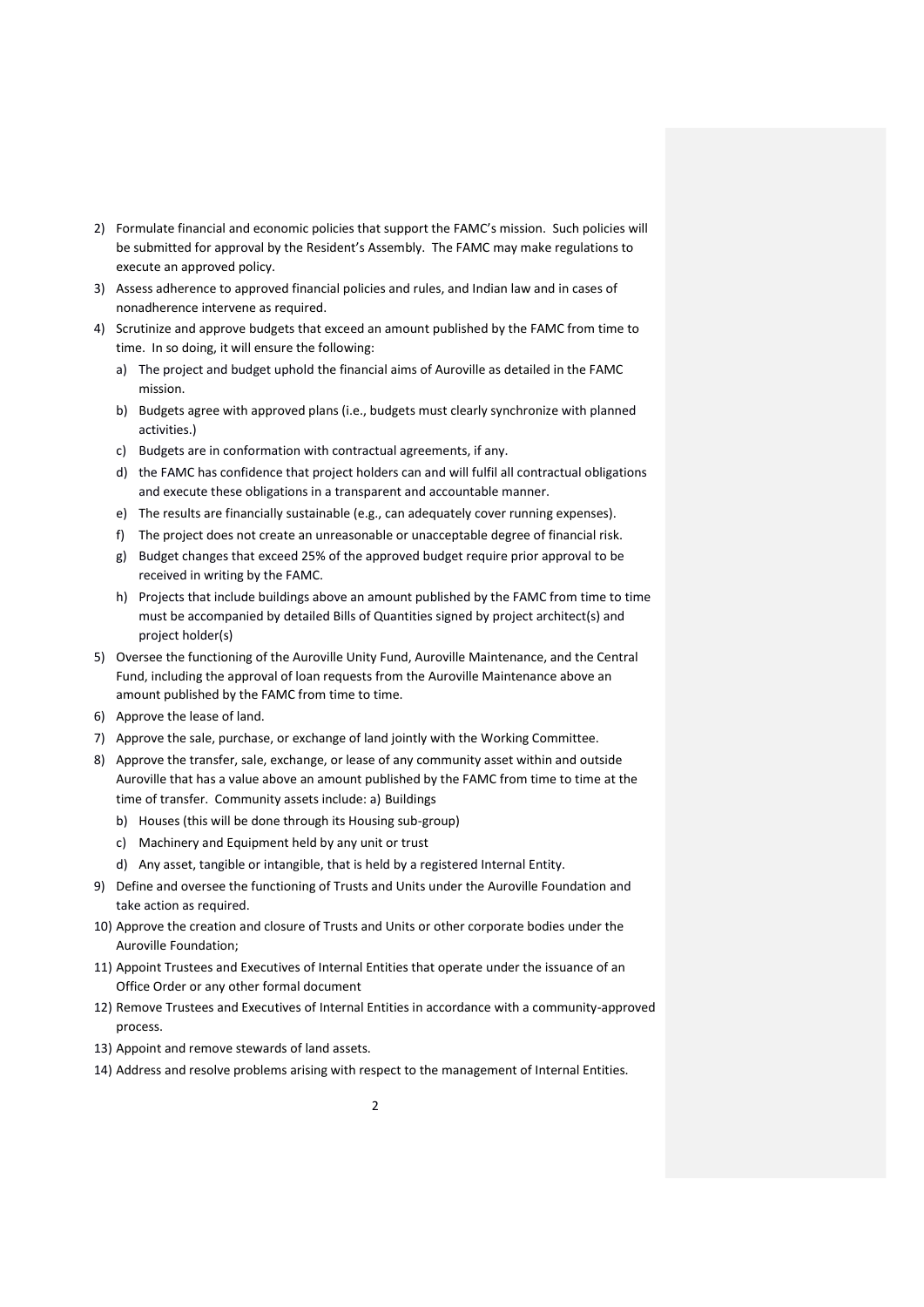- 15)Initiate audits and investigations to assess the financial viability and integrity of Internal Entities, and in cases that threaten the financial viability or integrity of Auroville, intervene as required.
- 16) Identify, encourage, and support the growth of commercial activities that have the potential to bring significant revenues to Auroville.
- 17) Approve all external loans and contracts with external entities that create a financial liability above an amount that is to be determined and published by the FAMC. This amount may be reviewed and amended from time to time as determined by the FAMC.
- 18) Constitute and oversee the functioning of the Housing Board<sup>1</sup>.
- 19) Constitute and oversee the functioning of the Budget Coordination Committee.
- 20) Constitute and oversee the functioning of the Unity Fund.
- 21) Ensure the groups responsible for housing, land, and building assets maintain a current list of all assets;
- 22) Maintain the Auroville Foundation Consolidated Register of Assets comprising all fixed and movable assets;
- 23) Jointly with the Secretariat, Auroville Foundation, oversee the drafting and viability of the Consolidated Balance Sheet of the Auroville Foundation and ensure proper accounting procedures and relation with the CAG.

### Accountability

The FAMC is appointed by and accountable to the Residents Assembly. The FAMC shall:

- 1) Produce and publish all documentation specified below in forms and forums that are easily accessible to the Residents of Auroville.
- 2) Maintain minutes of its meetings
- 3) Produce and publish monthly reports and one annual report.
- 4) Produce and publish an Annual Work Plan that includes the FAMC's annual goals, objectives, activities, and expected results.
- 5) Conduct an internal annual review that relates directly to the Annual Work Plan, and informs each new Annual Work Plan. The results of this review will be published as part of the annual report.
- 6) Meet with the Residents Assembly on a quarterly basis.

## **Support**

 $\overline{a}$ 

- 1) Secretariat
	- a) The FAMC will have a permanent secretariat composed of a minimum of three full time Aurovilians to assist it in the functioning of its duties.
	- b) The FAMC shall:
		- i) Appoint and remove people from the Secretariat.
		- ii) Develop, review, and amend job responsibilities for members of the Secretariat as required.
		- iii) Provide instructions and assignments to the Secretariat on an as needed basis.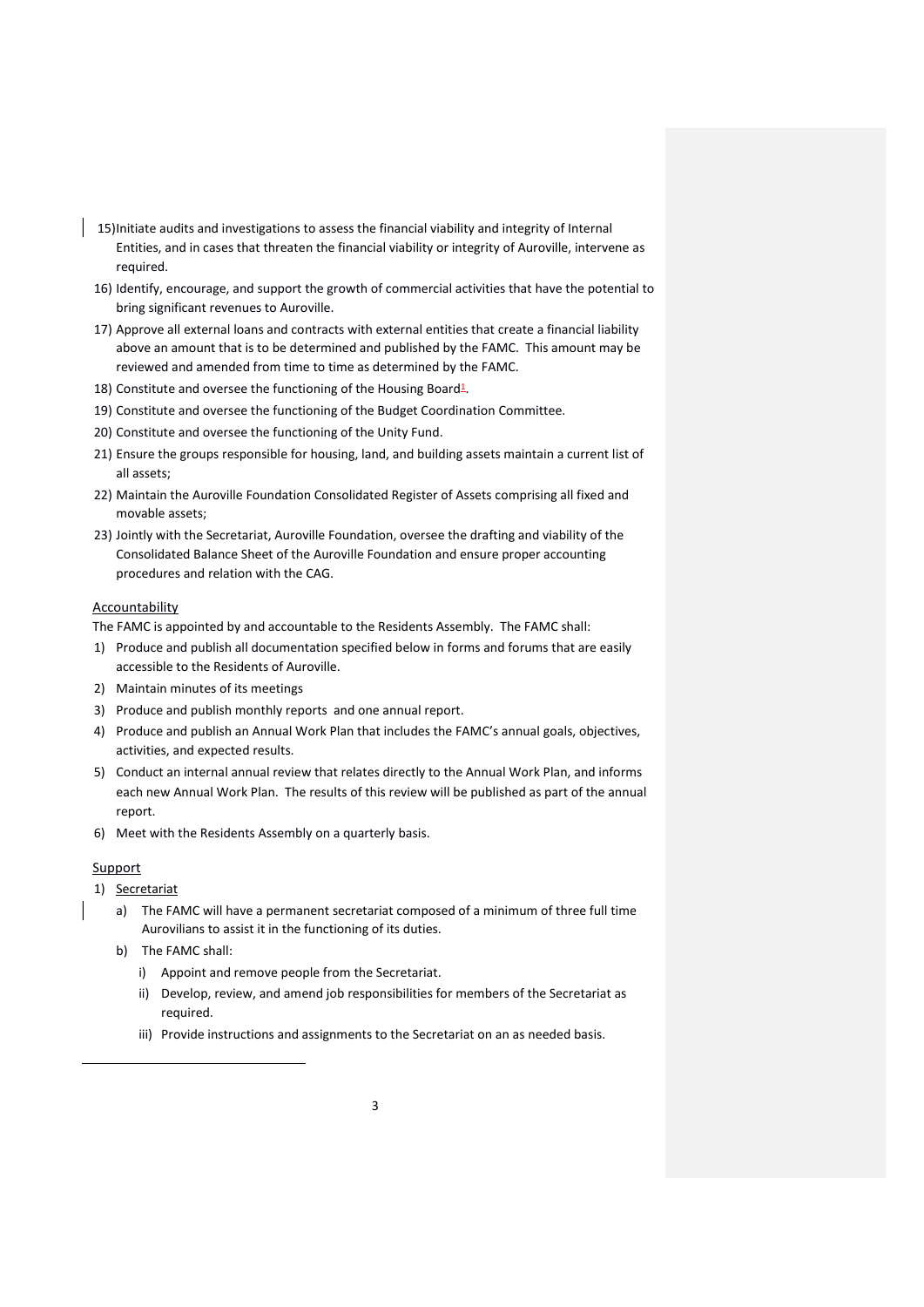- 2) The FAMC may invite people to meetings as required for the purpose of facilitating its work. It may not invite people to FAMC meetings on a permanent basis.
- 3) To assist the FAMC in fulfilling its duties, the FAMC:
	- a) May create temporary task groups which will dissolve when the work is completed.
	- b) May contract with any person or entity, internal or external, to assist it in the carrying out of its duties.
	- c) Shall appoint an internal auditor/ CA that is directly accountable to the FAMC, as and when required.
	- d) May delegate any of its responsibilities.
	- e) If the FAMC engages in any of the above points 3.a. to 3.d., it is responsible for overseeing the work done.

### Selection of Members

- 1) The FAMC members shall be composed of nine members appointed through a community selection process that will be similar to that of the Working Committee and the Auroville Council.
- 2) The Secretary and the Under-Secretary of the Auroville Foundation shall be non-voting invitees.
- 3) Only residents of Auroville who have been living in Auroville for a minimum of 5 years may be nominated as a member of the FAMC.
- 4) In selecting members of the FAMC, the community will ensure that the group has the following qualities:
	- a) An understanding of the aims of Auroville.
	- b) A large vision of Auroville
	- c) An understanding of finance, accounting, or economics.
	- d) Excellent written and oral communication skills.
	- e) knowledge of Indian financial regulations.

## Term of Office for regular members

- 1) Members shall serve on the FAMC for a period of three years. Members may be reappointed through the community selection process for one consecutive three year term after which they may not serve again for a period of one year.
- 2) Membership shall be staggered so that three members terminate their appointment and three new appointments are made annually. In the first appointment, the Residents Assembly shall decide on the terms of those appointed, with 3 members being given 2 year terms, 3 members given 3 year terms, and 3 members given 4 year terms.
- 3) If a member's appointment is terminated before their term is expired, the Residents Assembly will fill the position with a new appointment. The new appointee will complete the term of the person who resigns. If the person resigns within four months of their termination date, the Residents Assembly may decide not to appoint a replacement, and may wait until the members term has expired before appointing a new member.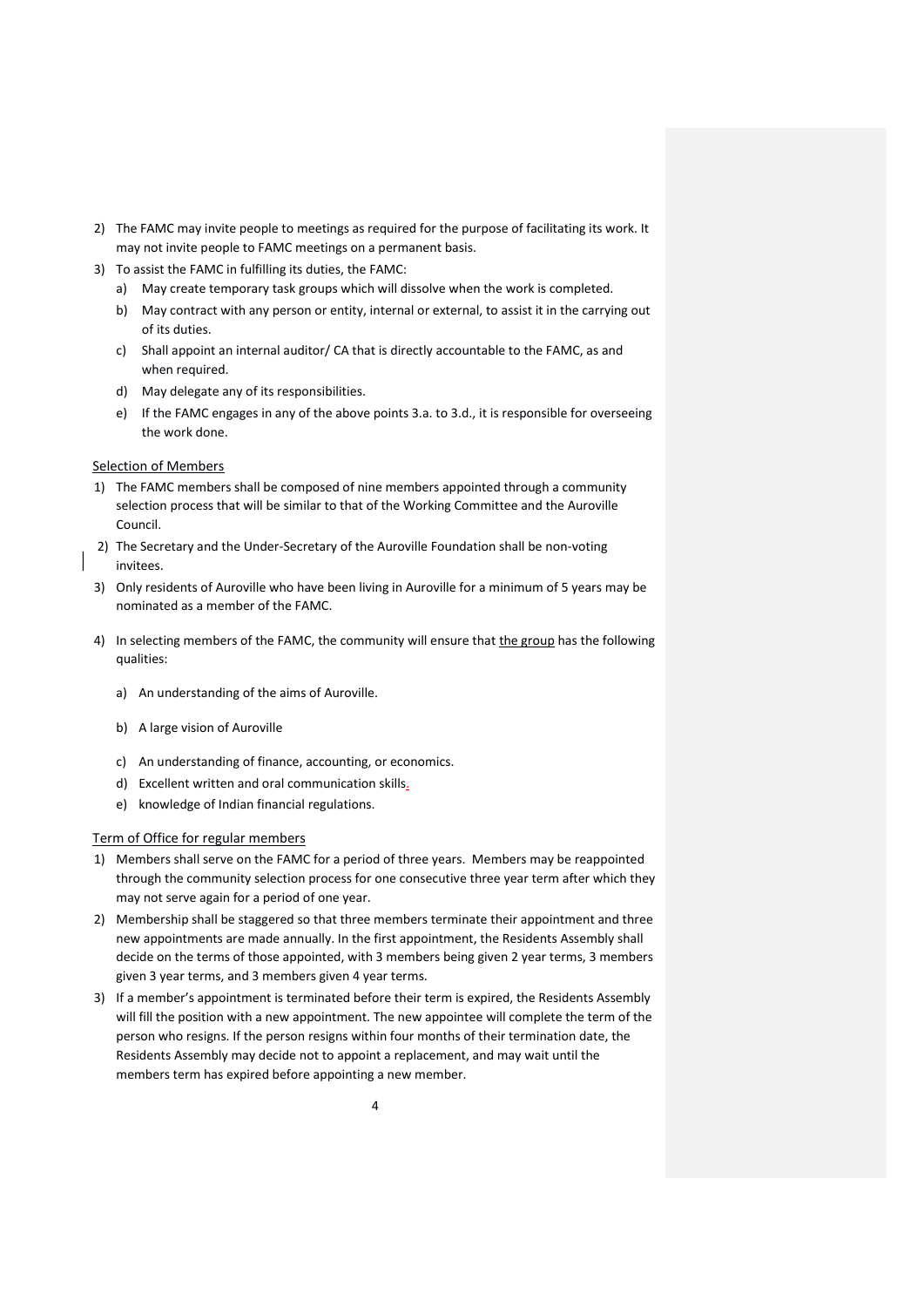### Termination of membership

- 1) The FAMC may request the Residents Assembly to replace a member if two-thirds of the members agree. The request must be accompanied by a justification for such a decision (e.g., frequent absence from meetings without valid reasons or without giving advance notice, inability to work effectively with other members, etc.)
- 2) The RA has, at any time, the right to terminate the membership of a person if it considers so necessary in the interest of the community.
- 3) A member may resign by giving a one-month notice to the FAMC itself and to the Residents Assembly Service. The RAS will inform the community within one week.

#### **Chairperson**

The FAMC shall select a chairperson. The chairperson does not have a predefined term of office, but can be recalled by a motion of the FAMC members. The chairperson is expected to ensure that persons are given an opportunity to express themselves and shall strive for a harmonious agreement among members of the FAMC.

#### **Meetings**

- 1) The FAMC shall meet at least weekly at a place of its choice. The time and venue of regular meetings may not be altered without informing all members of the FAMC.
- 2) In case additional meetings are called, all of the members of the FAMC must be informed of such meeting(s) at least one week in advance.
- 3) Three-fourths of the members may call an emergency meeting without one week notice. All members must be informed by email.

#### **Agenda**

The secretariat of the FAMC and the chairperson prepare the agenda in consultation with the members of the FAMC. The FAMC may evolve mechanisms to effectively manage their agenda by assigning priorities as agreed upon. The final agenda for a meeting is circulated to the FAMC members before the meeting. Additional agenda items can be added by members at the beginning of the meeting.

### **Information Sharing within the FAMC**

- **1)** The FAMC shall have an official electronic means from which it will disseminate all information to its members.
- **2)** Members shall also have an electronic means to procure such information (e.g., a valid email address, a working internet connection, etc.).
- **3)** Any documents posted or sent via the official FAMC electronic means shall be considered official and shall constitute receipt of information from the moment of posting. In other words, members are responsible for checking their emails or checking designated sites to obtain information.